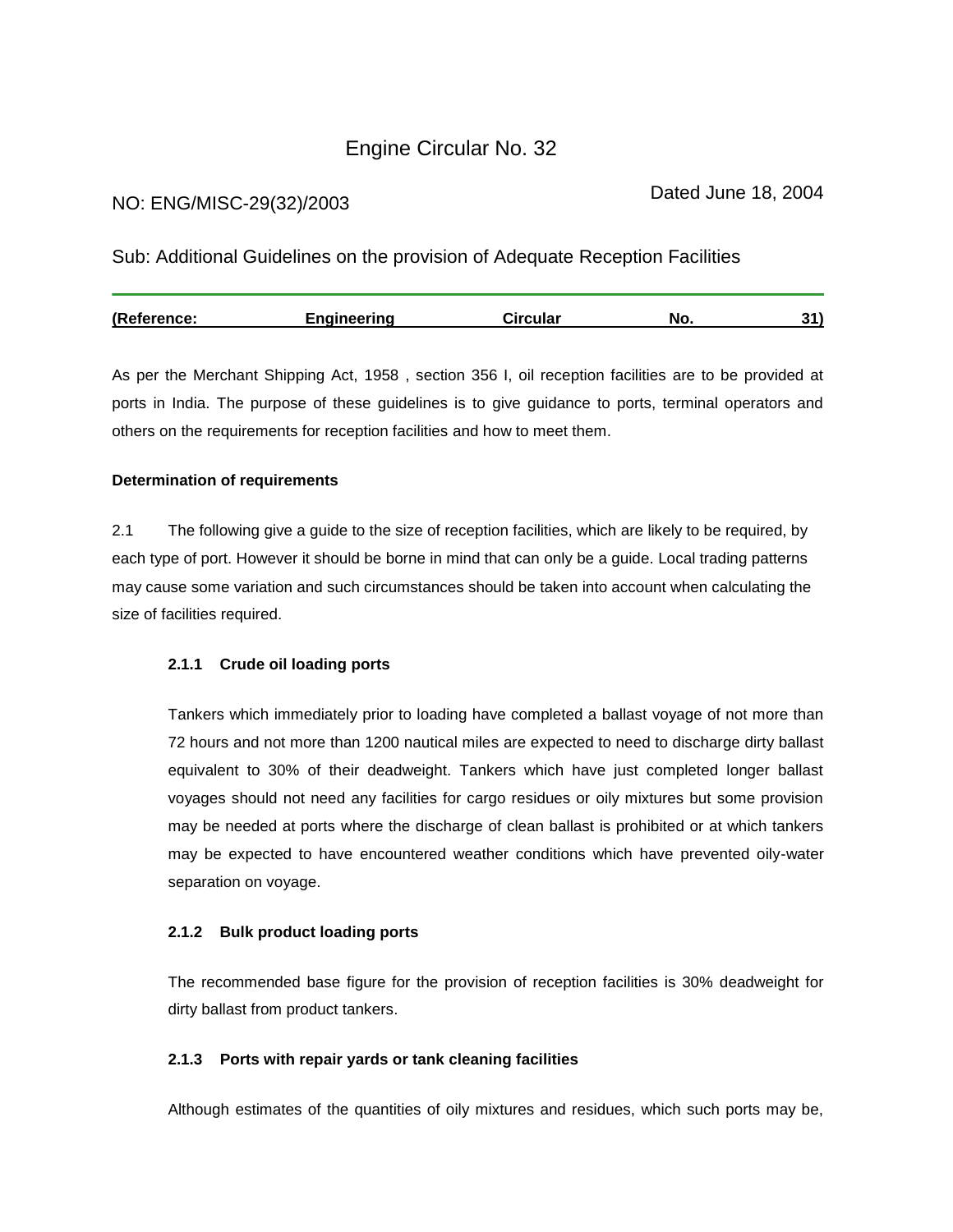required to provide for are given below. It must be emphasized that a detailed local investigation of the existing and expected pattern of ships calling at repair yards and tank cleaning facilities would give a better indication. The following are suggested as a guide to the amounts, which reception facilities may have to deal with:

#### **2.1.3.1 For crude oil tankers**

Up to 30% of deadweight as dirty ballast'

A variable amount of wash water from in-port tank washing, possibly in the range of 4- 8% of deadweight.

Up to, and possibly exceeding, 1% of deadweight as liquid oil residues"

An amount of oily solids which may have to be lifted from the cargo tanks. These amounts vary considerably depending upon tank cleaning procedures and can range from 0.01% to approximately 0.10% of the deadweight of the vessel.

A tanker which has been able to carry out its own tank cleaning en route to the port should arrive with clean ballast and with its residues wholly accumulated in its slop tank(s). these accumulated residues would require to be discharge to the reception facility with due provision being made for the residues' likely waxy, viscous and emulsified nature. The slop tank would require to be cleaned and the washings passed to the reception facility.

#### **2.1.3.2 For black product tankers**

Same as for crude carriers, except that the total black product liquid residues are not likely to exceed 0.5% of deadweight.

#### **2.1.3.3 For white product tankers**

Same as for crude carriers, except that the total white product liquid residues are likely to exceed 0.2% of deadweight and that there will usually be substantially smaller quantities of wash water.

Whereas crude oil and black product liquid residues, once de-watred, may be disposed of as fuel or for-re-refining as may be found locally appropriate, disposal avenues for white oil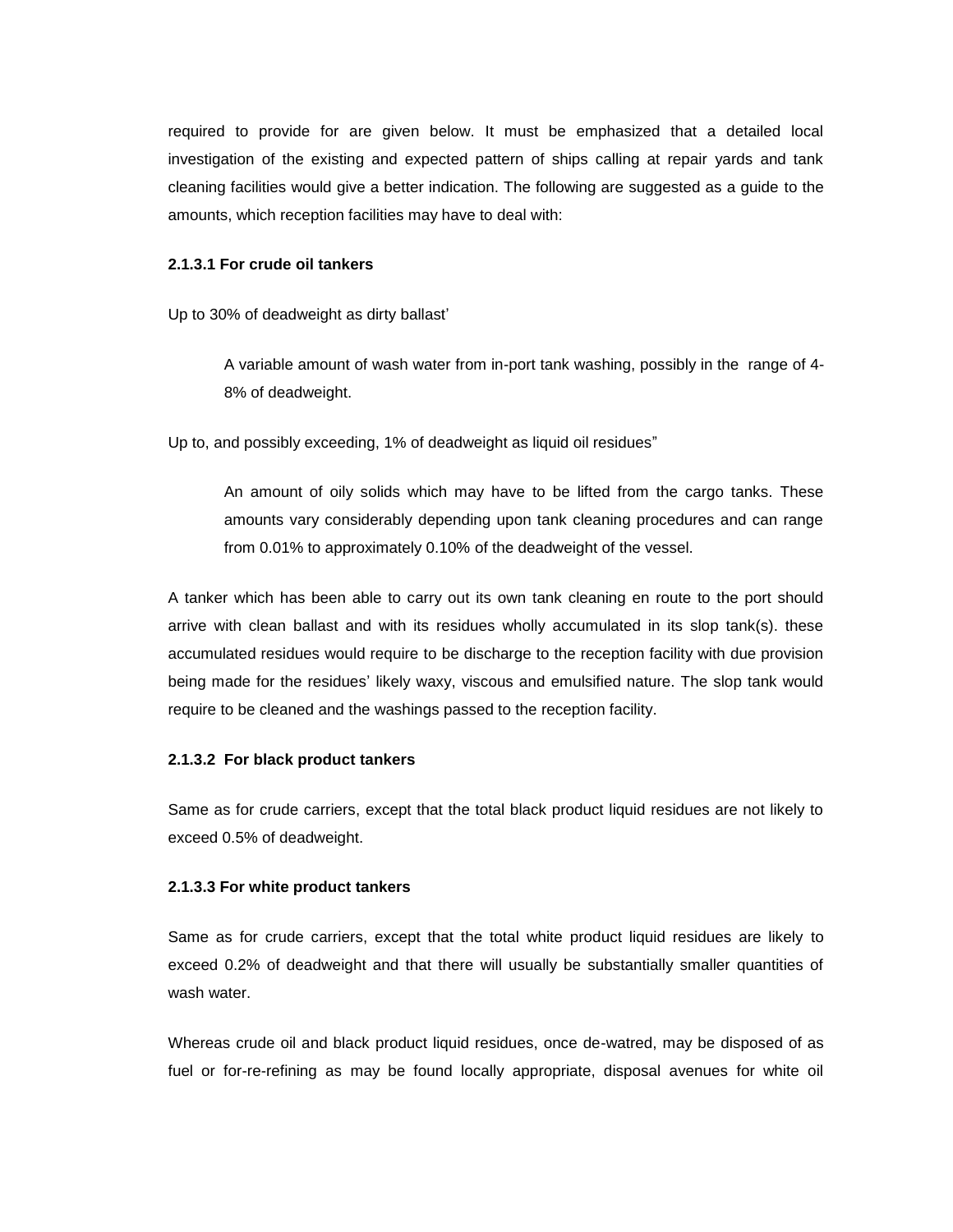residues may be more restricted because of their widely varying components and volatility.

#### **2.1.3.4 All ships**

Means should be provided for the acceptance of oily ballast water from bunker tanks and the wash water and residues which result from the cleaning of bunker tanks and sludge tanks. The quantities involved will be greatly dependent upon the size and type of ships catered for and obviously can only be assessed locally.

#### **2.1.4 Ports which handle ships with sludge tanks**

All ports should estimate the proportion of ships arriving with diesel propulsion and using residual fuel. Throughout the world such ships form a very high proportion of the total of ocean going ships. The normal rate of sludge accumulation from fuel oil is no more than 3% of fuel used.

#### **2.1.5 All ports**

All ports will need some facilities for the discharge of oily bilge water especially if the discharge of any bilge water is prohibited while the ship is in the harbour area. Figures for bilge water accumulation at sea ranging from 1 to 15 tonnes per day for ocean tonnage and from 0.1 to 3 tonnes per day for coastal tonnage have been quoted as typical for well run vessels; however the rate of bilge water accumulated in port is likely to be substantially less.

There is also a need to provide capacity to accept dirty water from ballast tanks and from bunker fuel tanks. Although Annex 1 of MARPOL 73/78 prohibits large new ships from ballasting bunker fuel tanks, many existing ships must ballast their fuel tanks. Some 50% to 60% of sea going ships may sometimes be faced with this requirement and provision will be needed at most ports.

- 2.2 The capacity required will have to be assessed individually for each port.
	- Note: In the case of Combination Carriers (oil-bulk-ore and oil-ore carrier) Annex 1 of MARPOL 73/78 requires reception facilities for oil residues to be provided at ports loading bulk cargoes. The quantity of liquid oil residues on combination carriers can be expected to be similar to that on crude oil tankers (ie up to , and possibly exceeding, 1% of dwt). However, the smooth and flush internal design of cargo tanks on combination carriers can result in a reduction of residues as compared with crude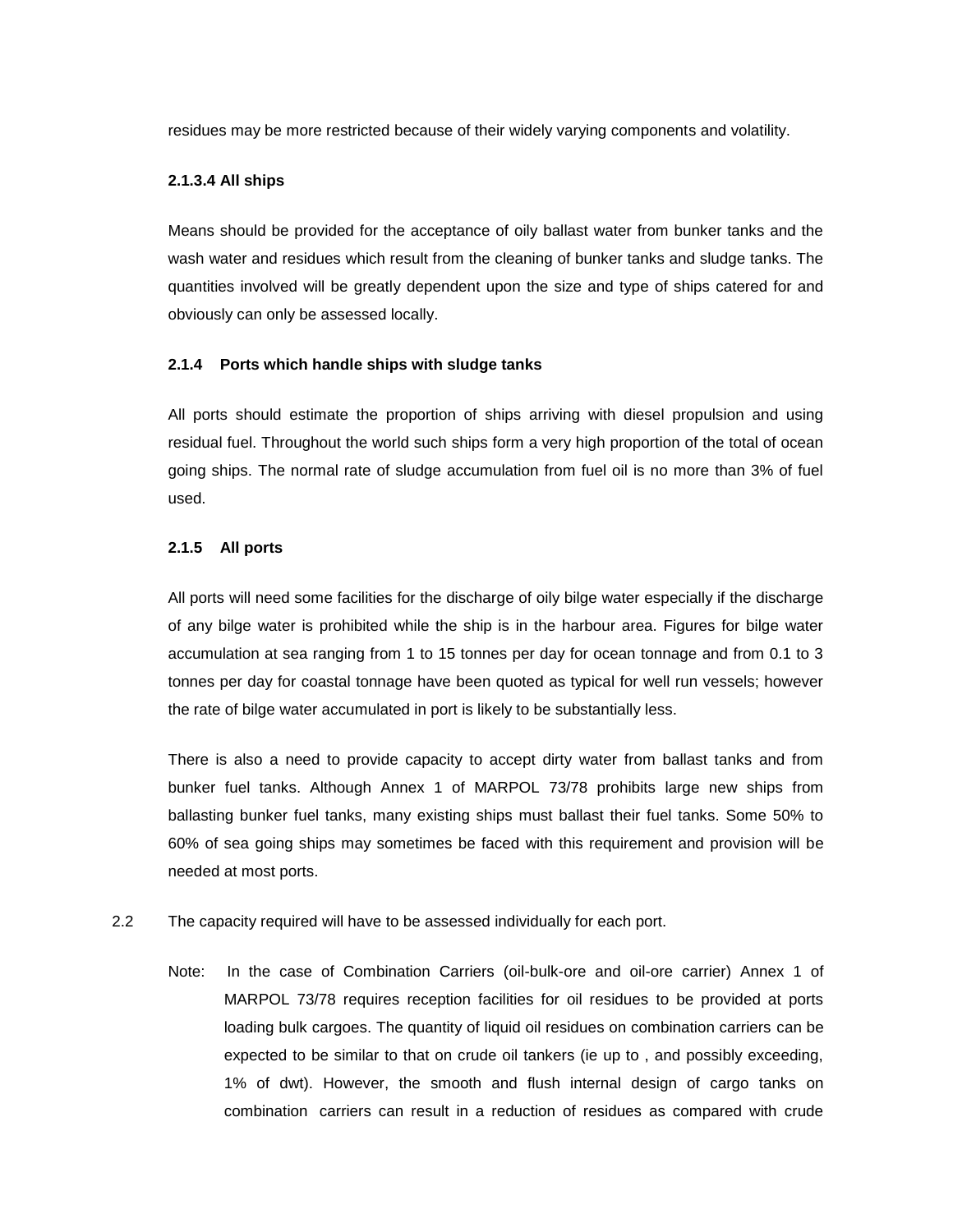carriers, and an average of 0.5% of dwt of oil residues can be anticipated on combination carriers after tank washing.

Combination carriers required to load dry bulk cargo after a short ballast voyage from an oil discharge port will need reception facilities at the bulk loading port adequate to accept some 30% of ship dwt as dirty ballast.

Modern combination carrier designs incorporate slop tanks, fitted with inert gas equipment, to receive tank washings and oily residues. This may minimize the need for reception facilities at bulk loading terminals.

#### **B. Guidelines in respect of residues and mixtures containing Noxious Liquid substances**

1.1 The Purpose of the Guidelines is to indicate to ports and terminals what is required in order to provide facilities that are adequate for the purposes of the reception facilities Order. The standards of adequacy must meet requirements under regulation 7 of Annex II of MARPOL 73/78 in providing for needs of ships without causing undue delay. The Guidelines amplify the Annex II general requirements for reception facilities and provide estimates of the quantities of mixtures of water and noxious liquid substance residues expected to be generated by ships prewashing cargo tanks in accordance with Annex II, including the standards,\* and which are required to be discharge to a reception facility.

1.2 These Guidelines are based on regulation 7 and take into account regulation 5, 5A, and 8 of Annex II of MARPOL 73/78 and the standards which require that ships unloading certain chemical cargoes use equipment and procedures to reduce the quantity of noxious liquid substance residues to amounts not necessitating the use of reception of facilities . this allows for the discharge of these residues at sea without harm to the marine environment or, in the case of those noxious liquid substance residues which must be transferred ashore, it minimizes the mandatory requirements for reception faculties. For Category A substances and Category B and C high viscosity or solidifying substances, \* a mandatory prewash of the cargo tank and transfer of the residues ashore, generally in the unloading port, is required. By clearly identifying the noxious liquid substances and circumstances which require prewshing and discharge to a reception facility, it is possible for each port or terminal to determine the need for facilities . (Category A, Category b and category C substances are defined in SI 1987/551 and listed in SI 1990 No. 2604 and include substances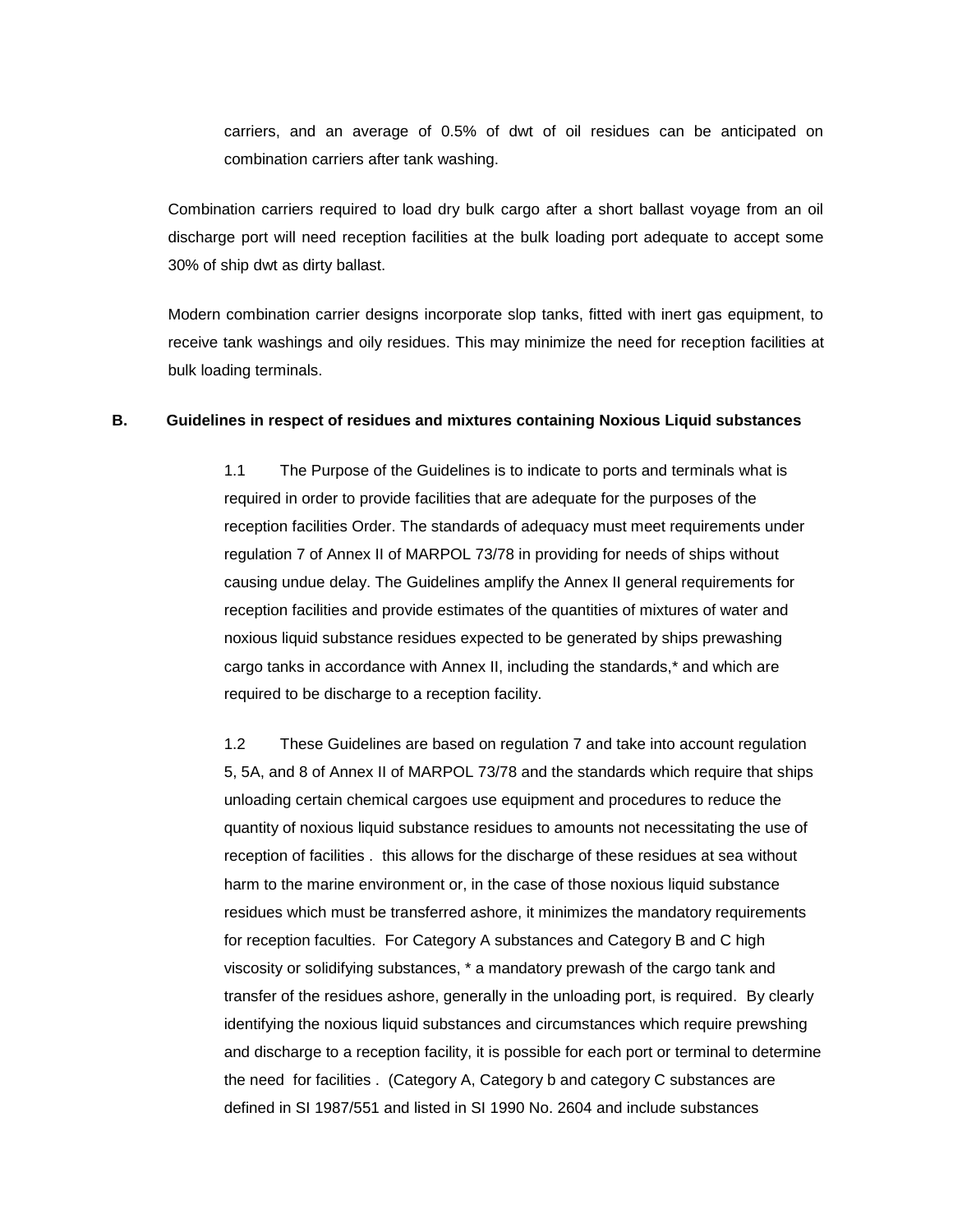provisionally listed or class approved.)

- 1.3 Residues and mixtures to be discharged to reception facilities will primarily result from prewash tank cleaning and to an almost negligible extent from cargo pump room bilge stops.
- 1.4 No port or terminal is required to receive residue / water mixtures containing substances other than those handled by the port or terminal.
- 1.5 To be adequate, reception facilities should be as follows:
- 1.5.1 That as a minimum, the capacity of reception facilities at cargo unloading, loading, and repair ports and terminals should be capable of receiving those residues and mixtures which are handled within the port and are required by Annex II and the Standards to be discharged to reception facilities, bearing in mind section 2 of this part of these Guidelines;
- 1.5.2 That the receiving capability be at least appropriate with respect to the time ships normally spend at ports or terminals and sufficiently available to respond to the continuing needs of ships using the port without causing undue delay; and
- 1.5.3 In order to permit discharge of residues and mixtures without causing undue delay to ships, satisfactory arrangements should be made for communication between the ship and the reception facility so as to enable prior notification of substances and quantities expected for discharge. Piping or equipment required for discharge etc. should also be satisfactory for connection to the ship.
- 1.6 To identify more precisely the reception facility needs of ports and terminals, section 2 of this Part of these Guidelines sets out separately the facilities required for unloading ports, repair ports, and loading ports. In addition section 3 of this Part of the Guidelines addresses the provision of reception facilities which are not required by Annex II of MARPOL 73/78, but which a port may wish to provide to improve its service to ships.

# **2. RECEPTION FACILITIES FOR NOXIOUS LIQUID SUBSTANCES REQUIRED AS A CONSEQUENCE OF THE APPLICATION OF ANNEX II OF MARPOL 73/78**

**2.1** This section provides specific guidance for compliance with the requirements for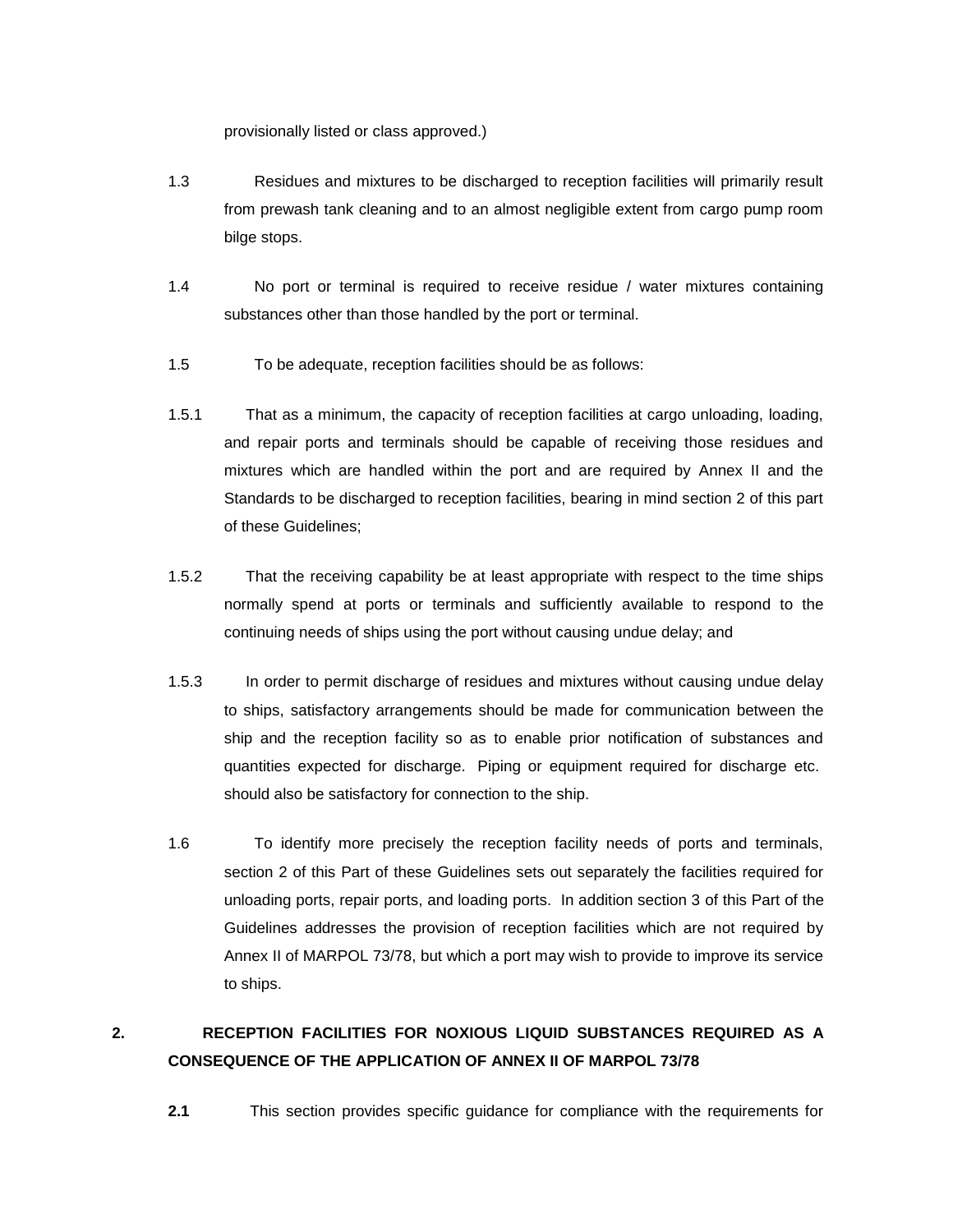reception facilities and provided estimates of the average quantities of residues and mixtures generated on chemical tankers.

#### **2.2** Assumptions

2.2.1In estimating the quantities required to be received by reception facilities the following

assumptions are made**:**

- 2.2.1.1 The ship will be operated in a manner which will ensure that residues of substances remaining after cargo unloading are the minimum consistent with the design of the ship and the properties of the substance and that the ship complies with the cargo unloading procedures of its Procedures and Arrangements Manual;
- 2.2.1.2 When determining the capacity of reception facilities, no allowance need be made for providing excess capacity to account for the operational efficiency of ships or unusual situations where, through vessel equipment malfunctions or operational difficulties, unexpected quantities of residues of noxious liquid substances may result (the provision for such situations is covered in paragraph 3.2.4.)
- 2.2.1.3 Reception facility capacity determinations do not include the capacity needed for ships which have been issued an exemption to the mandatory prewash requirements in regulation 17 of SI 1987 / 551 ( regulations 5A(6) and 5A(7) of Annex II of MARPOL 73/78);
- 2.2.1.4 Regulations 4 and 8 of SI 1987/551 (regulation 8 of annex II of MARPOL 73/78) requires that any residue / water mixtures should discharged in the unloading port, unless in accordance with these Regulations (regulations  $8(2)$  (b) (ii),  $8(5)$  (b) (ii).  $8(6)$ (c ) (ii), 8(7) (c ) (ii), the residue / water mixtures are discharged in another port;
- 2.2.1.5 The unloading terminal will provide arrangements to facilitate stripping in accordance with regulation 7(3) of annex II of MARPOL 73/78; and
- 2.2.1.6 Cargo pump room bilge quantities will be negligible when compared to other capacity requirements.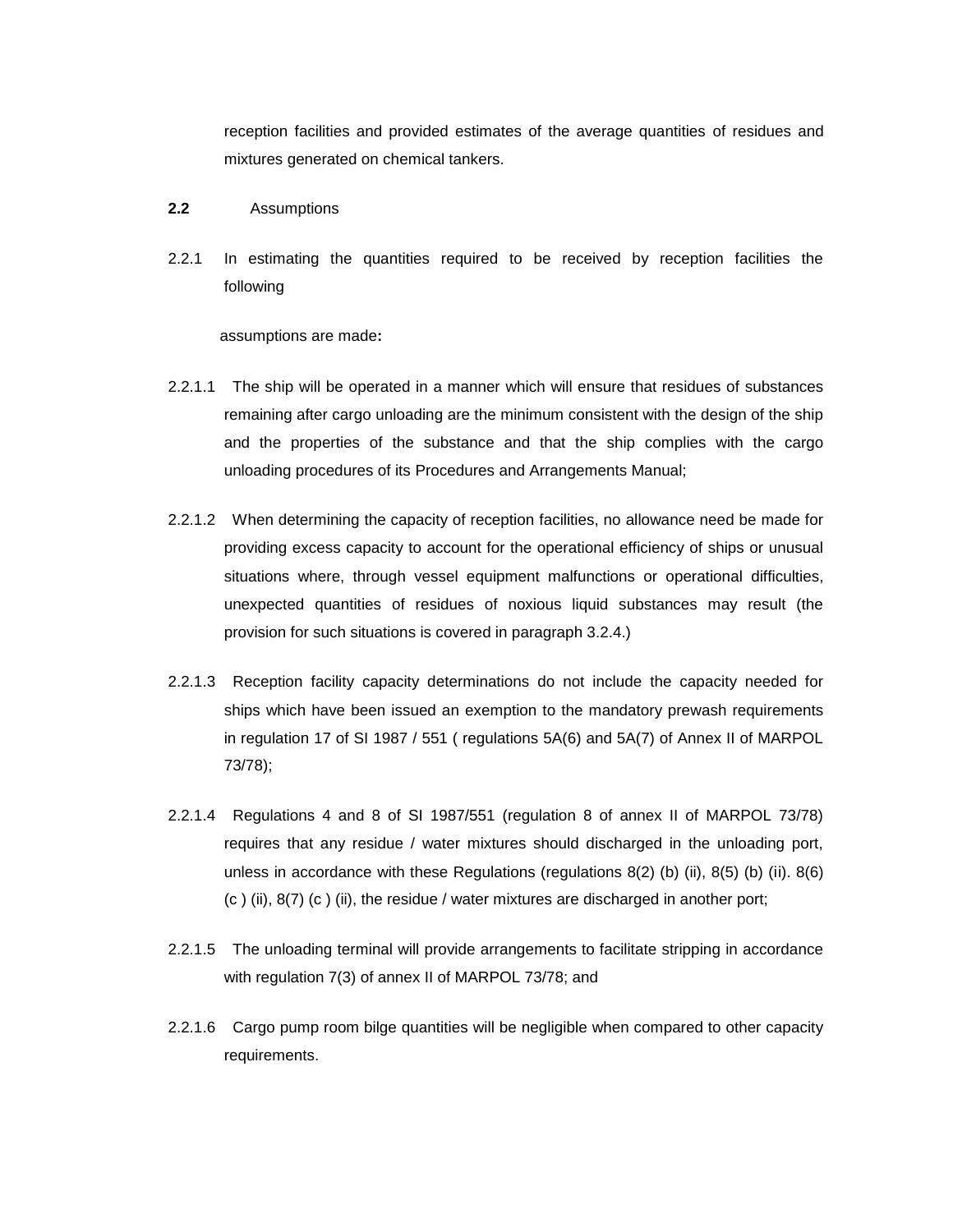#### 2.3 **Unloading Port and Terminal Requirements**

- 2.3.1 Except when one of the exemption provisions of regulation 8 applies, reception facilities should be available \* at unloading ports receiving the following substances (including substances provisionally assessed or class approved);
- 2.3.1.1 Category A substances;
- 2.3.1.2 Category B substances with a viscosity equal to or greater than 25 mPa.s at 20 $^{\circ}$  C;
- 2.3.1.3 Category B substances with melting points equal to or greater than  $0^0C$
- 2.3.1.4 Category C substances with a viscosity equal to or greater than 60mPa.s at 20 $^0$ C; and
- 2.3.1.5 Category C substances with melting points equal to or greater than  $0^0C$ .

The method of estimating the volume of residue / wash water mixture generated by the required prewashing of cargo tanks is given in section 2.4.

Whether the reception facility need be used to receive a residue / water mixture of a prewash from a tank having contained one of the above listed substances will depend on the unloading temperature for the Category B and Category C substances and for all the above listed substances, on the conditions under which any exemption has been granted.

2.3.2 The requirements for discharging residues of those Category B and C substances identified in paragraphs 2.3.1.2 to 2.3.1.5 above and which are listed in Appendix 1 of these Guidelines depends upon the temperature of the cargo at the time of unloading. This temperature is dependent on the ship's heating equipment or conditions imposed by the shipper or cargo owner. If the temperature of the cargo is sufficiently above the substances melting point as not to be considered a "solidifying substance" as defined in the Standards, paragraph 1.3.7 or sufficiently above the temperature as not to be considered a "high viscosity substance" as defined by the Standards, paragraph 1.3.9 then the substance is treated as a "non solidifying " or a "low viscosity" substance and a prewash and discharge of residue / water mixtures to a reception facility is not required. For the high melting point substances listed the melting point is required to be indicated on the shipping document by BCH Code, \$ paragraph 5.2.8 or IBC Code, paragraph 16.2.9. for the high viscosity substances listed the temperature at which the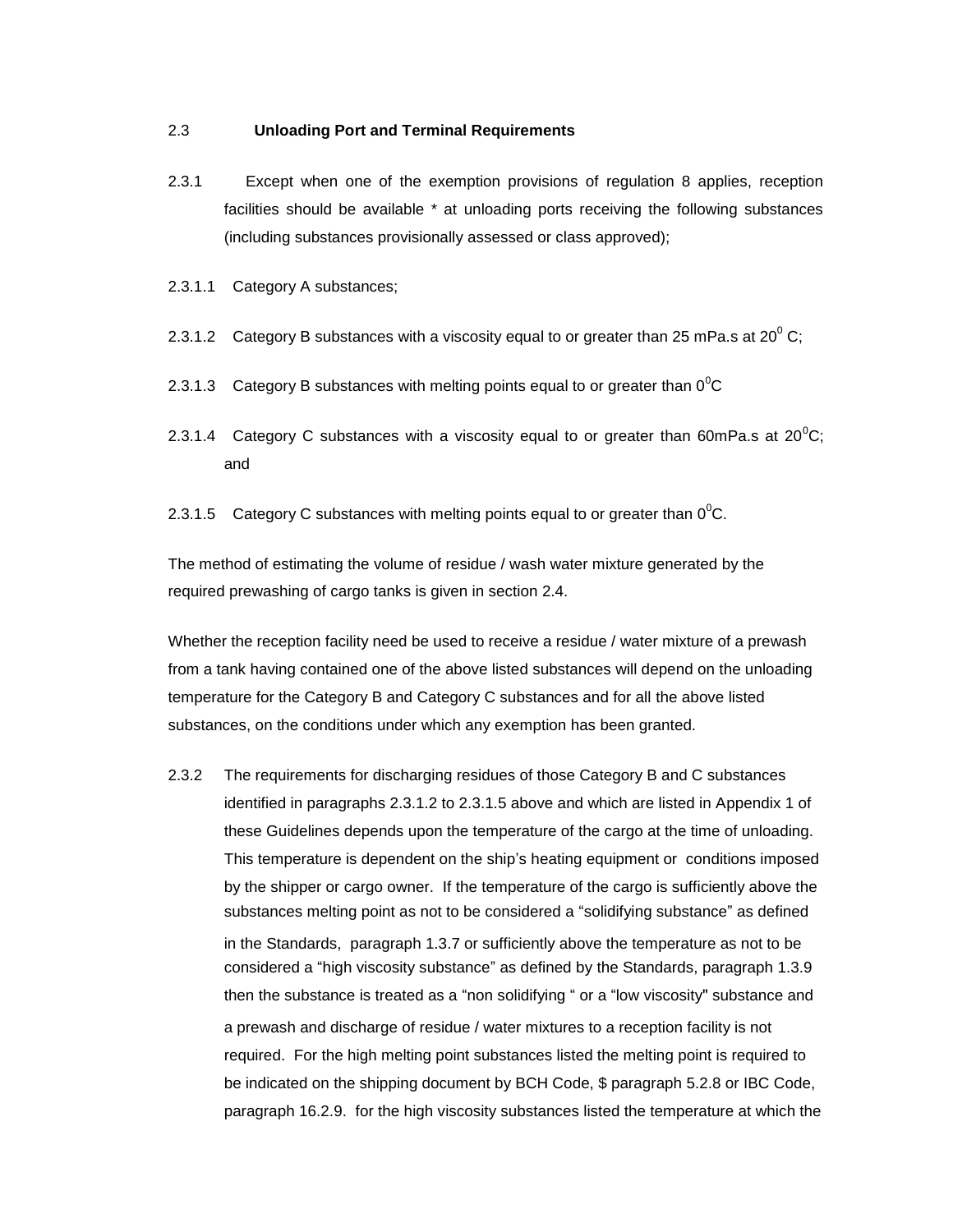substance is not considered a "high viscosity substance", is required to be indicated on the shipping documentby BCH Code, paragraphs 5.2.5 to 5.2.7 or IBC code paragraphs 16.2 to 16.2.8 .

- 2.3.3. Certain substances which are water reactive , eg toluene diisocyanate, cannot be removed from a tank by means of water washing; instead a solvent must be used. Therefore the washing of these substances from a cargo tank may require additional reception facility capacity.
- 2.3.4. Regulation 7(3) of Annex II MARPOL 73/78 requires unloading terminals to provide arrangements to facilitate efficient stripping. In order to comply with this requirement the unloading terminals should have the capability to provide a back pressure at the ships manifold which will permit the efficient operation of the approved stripping systems fitted on ships.
- 2.3.5. Unloading ports and terminals are reminded that hoses and pipeline systems shall not be drained back to the ship after unloading.
- 2.3.6. Unloading ports and terminals are reminded that every liquid substance carried in bulk by ship is covered by the Regulations referred to in the introduction, or by written permission with the concurrence of the Department, and any requirement for reception facilities should be known to all parties involved in shipments.
- 2.3.7. Prior to any discharge of a prewash residue / water mixture to a reception facility, the master of a ship is required by the Prevention of Pollution (Reception Facilities) Order 1984 to inform in writing the person providing the reception facility of the quantity and content of any substances discharged. Additionally, where the residue are of the special waste type and these are discharged to a conveyance for transportation directly to reception or disposal facilities outside a harbour area, the master is to complete part C of the modified consignment note required by the Control of Pollution (Landed ships waste) Regulations 1987 (see Part IV of these Guidelines). In all cases, it would be advisable to take and retain samples, one for the ship and one for the operator of the reception facility, of the residue / water mixture discharged.
- 2.3.8. If an exemption from the requirement to prewash in the unloading port is to be granted, the Department must be satisfied with the reception facilities in the alternative port coincidentally with the agreement of any other Administration involved where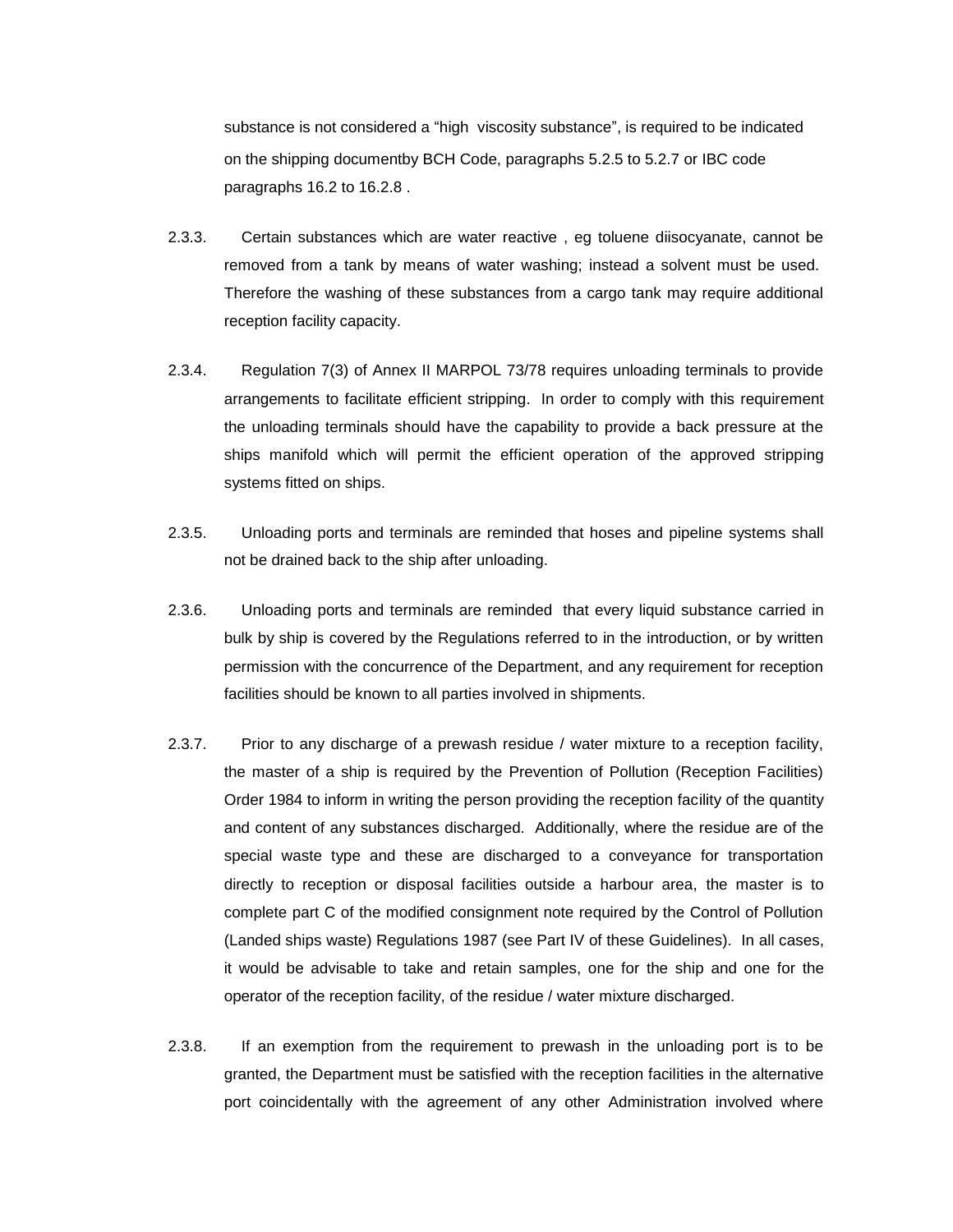appropriate.

## **2.4 Method for Estimating the Volume of Residue / Water Mixtures Generated by Prewash Tank Cleaning**

- 2.4.1 The method for estimating the capacity of reception facilities in a particular port or terminal should based on the quantities of residue / water mixtures which must be discharged to meet the provisions of Annex II of MARPOL 73/78 . The capacity assessment parameter s include the numbers of chemical tankers, and the substances anticipated to be handled by that port or terminal. The following parameters should be considered in determining the total quantity of residues and mixtures to be received by a reception facility at a particular port or terminal;
- 2.4.1.1. the number, categories, and types of substances handled by the port in a given period of time;
- 2.4.1.2. the number of ships' tanks in which these substances are carried ; and
- 2.4.1.3. the quantity of tank washings which must be discharged to a reception facility
- 2.4.2 Estimates of the Volume of Residue / Water Mixtures Generated by Prewash Tank Cleaning Requirements.

The following sub-paragraphs provide estimates of the volume of residue / water mixtures generate by a prewash of a cargo tank in accordance with Annex II of MARPOL 73/78 and the Standards. The estimated volumes have been calculated from the requirements in the Standards as to the amount of residue / water mixtures generated during tank washing, plus an additional amount of water to flush pipelines, pumps, filters and piping. These figures represent average conditions and therefore present only estimates. Deviations will also exist particularly when special washing procedures are required (eg substances which cannot be washed with water). The substances and their assigned categories are given in Appendix II to Annex II of MARPOL 73/78. For the definition of solidifying substances, refer to the Standards and paragraph 2.3.2 of these Guidelines. The lower estimated volume of residue / water mixtures applies to tanks 500m and the higher estimated volume applies to tanks of 3,000m or more. For tank sizes between the range limits, a proportional volume of residue / water mixture may be expected. For tank sizes significantly less than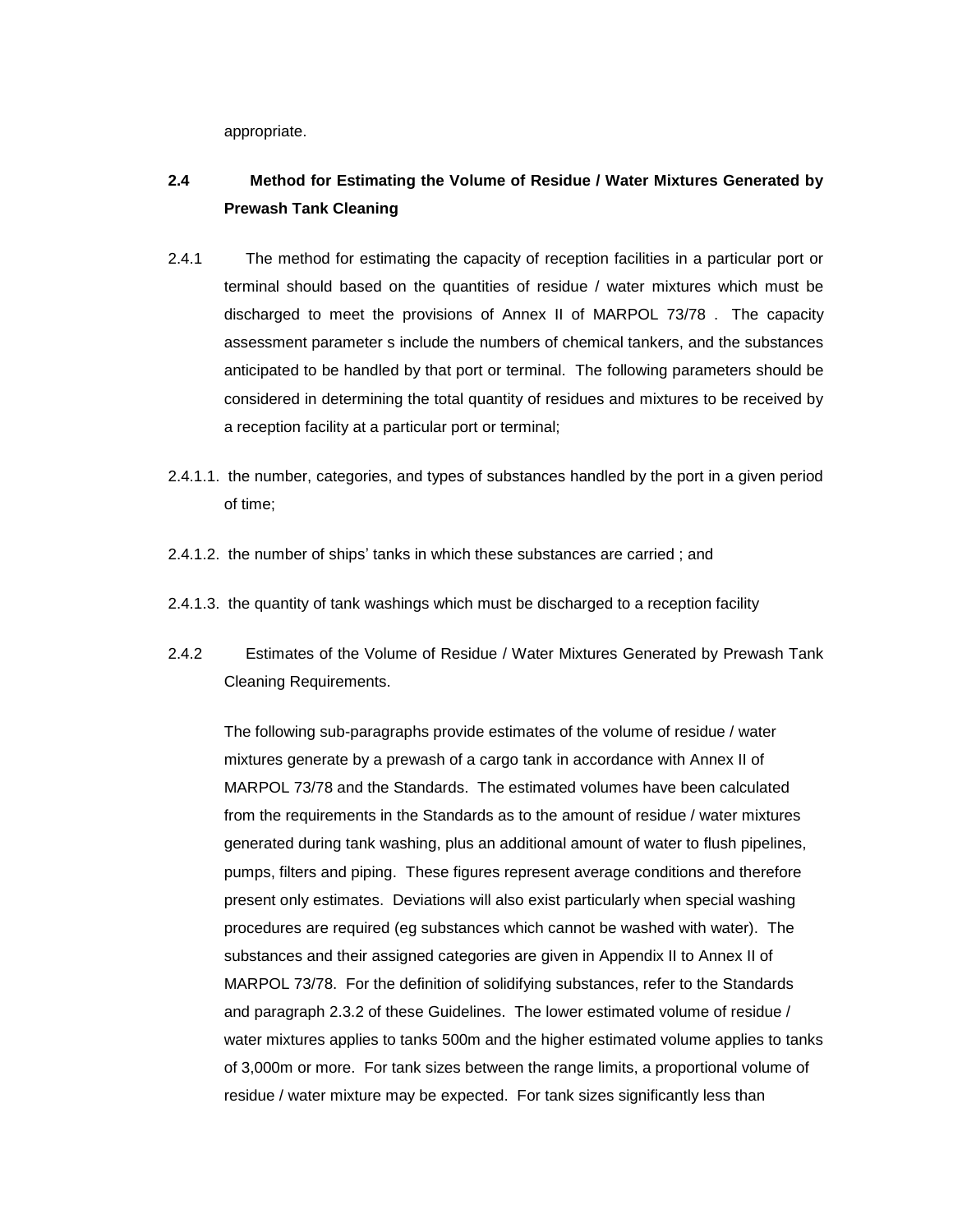500 $m^3$  a smaller volume of residue / water mixtures may be expected.

2.4.2.1 Category A substances where the final effluent concentration must be equal to or less than 0.10% by weight.

Estimated volume of residue / water mixtures per tank:

| Non-solidifying substances | 10 $m^3$ to 25 $m^3$                   |  |
|----------------------------|----------------------------------------|--|
| Solidifying substances     | 20 m <sup>3</sup> to 50 m <sup>3</sup> |  |

2.4.2.2. Category A substances where the final effluent concentration must be equal to or less than 0.01% by weight.

Estimated volume of residue / water mixtures per tank

|  | Non solidifying substances |                                        | 20 $m^3$ to 50 $m^3$ |  |
|--|----------------------------|----------------------------------------|----------------------|--|
|  | Solidifying substances     | 30 m <sup>3</sup> to 75 m <sup>3</sup> |                      |  |

2.4.2.3. Category B substances with a viscosity equal to or greater than 25mPa.s at 20'C

Estimated volume of residue / water mixtures per tank  $5 \text{ m}^3$  to 10 m<sup>3</sup>

2.4.2.4 Category B substances with a melting point equal to or greater than 0'C

Estimated volume of residue / water mixtures per tank  $10 \text{ m}^3$  to 20  $\text{m}^3$ 

2.4.2.5. Category C substances with a viscosity equal to or greater than 60 mPa.s. at 20'C.

Estimated volume of residue / water mixtures per tank  $5 \text{ m}^3$  to 10  $\text{m}^3$ 

2.4.2.6 Category C substances with a melting point equal to or greater than 0'C

Estimated volume of residue / water mixtures per tank  $10 \text{ m}^3$  to 20  $\text{m}^3$ 

#### 2.5 **Ship Repair ports requirements**

2.5.1 Ship repair ports undertaking repairs to chemical tankers should have facilities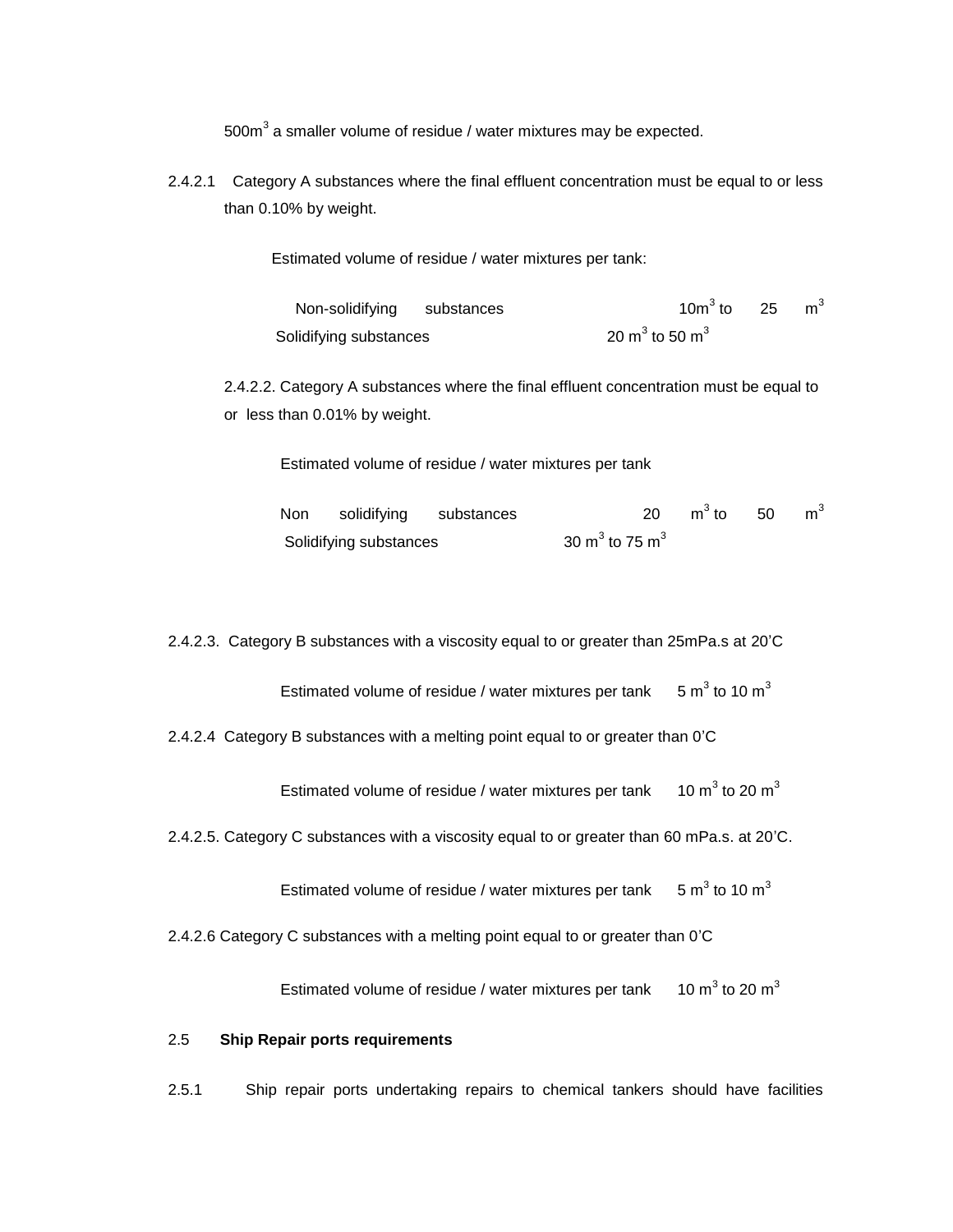adequate for the reception of residues and mixtures containing noxious liquid substances as would remain for disposal from ships carrying them as a result of the application of Annex II of MARPOL 73/78.

2.5.2 In the normal course of events, and as a consequence of the application of Annex II of MARPOL 73/78, chemical tankers have the opportunity to effect tank cleaning before calling at a repair port and should be expected to arrive with clean cargo tanks before major repairs or drydocking. Therefore, unless a repair port (or a repair yard) wishes to accept ships with dirty tanks, the prior provision of reception facilities will not be necessary. If it does accept ships with dirty tanks, paragraphs 2.6.3 and 3.2.2 apply.

#### **2.6 Loading Port and Terminal requirements**

- 2.6.1 For ports where chemical tankers load only, there would, as a consequence of the operational requirements of regulation 8 of Annex II of MARPOL 73/78, ordinarily be no demand to provide reception facilities. In normal circumstances, as chemical tanker will either conduct a mandatory prewash and discharge the residues/water mixtures to reception facilities in the unloading port, or, as allowed, discharge other residue/ water mixtures into the sea.
- 2.6.2 However, in exceptional cases, for example where it has been agreed and confirmed in writing that the loading port will and can receive residue/water mixtures containing noxious liquid substances from certain ships in accordance with regulation 17 of S1 1987/551 (regulation 8(2) (ii), 8 (5) (b) (ii), 8(6)(c)(ii) and 8(7)(c)(ii) of MARPOL 73/78 Annex II), appropriate facilities should be provided.
- 2.6.3 Residues expected in such ports, as identified in Paragraph 2.6.2 above, may be of those substances listed in Appendix 1 of these guidelines. Volumes of residue/water mixtures may be expected to be in excess of that of residue/water mixtures generated by prewash since the ships may wish to clean at least some of their cargo tanks to commercial standards.
- 2.6.4 Owing to the varying parameters involved it is not possible to give general guidance on the quantities or substances involved, since the procedure depends on the loading port's agreement. Such agreements will be subject to the Department's approval and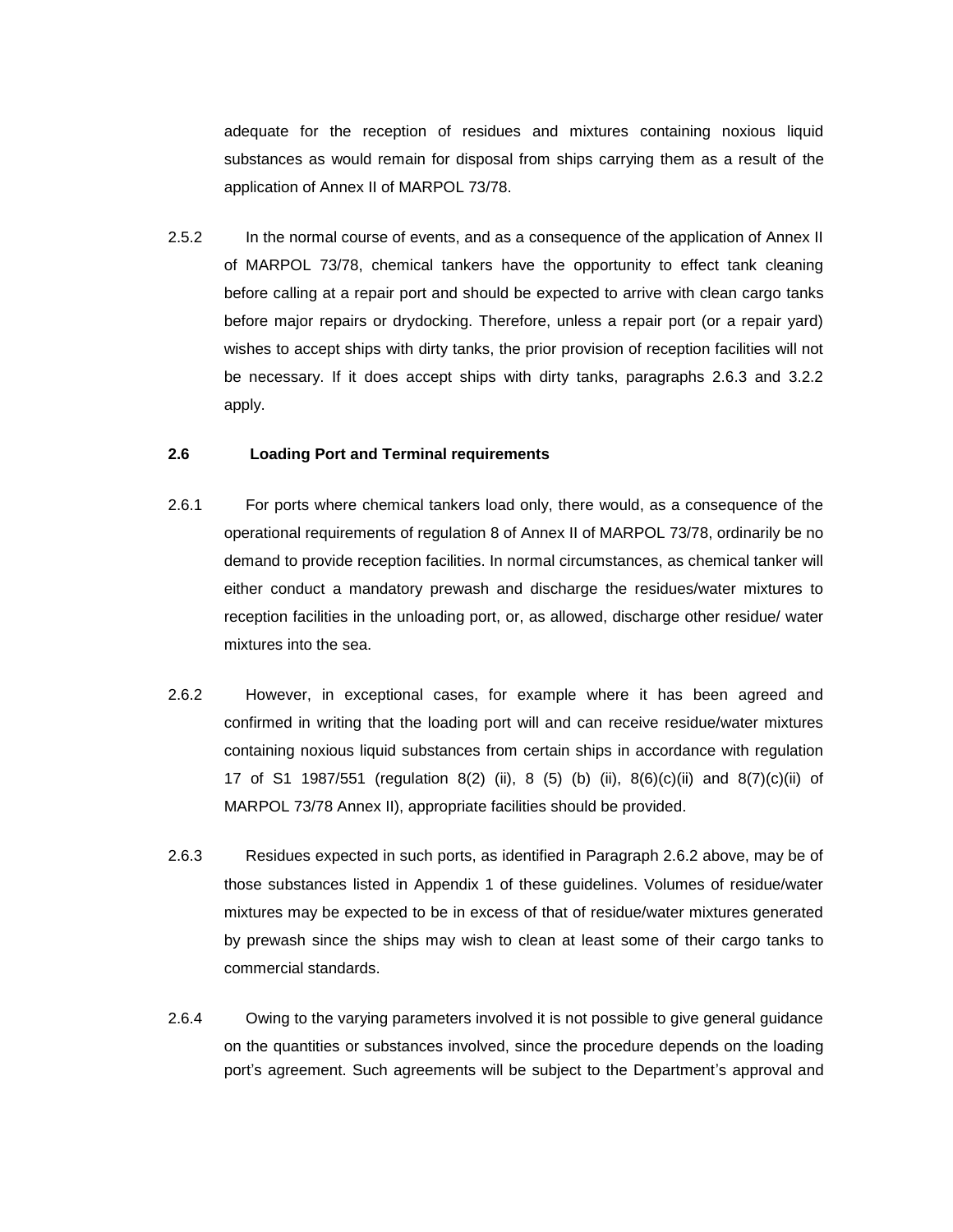each dealt with on an individual basis.

#### **2.7 General**

2.7.1 Analysis of Category A Wash Water

If measurement of concentration of substance in the wash water (effluent) pumped to the reception facility is a procedure approved in a ship's Procedures and Arrangements Manual, and used in a port or terminal when prewashing cargo tanks which have contained Category A Substances, the method of analysis should be rapid and suited to local circumstances and to the satisfaction of the Department of Transport.

# 3. RECEPTION FACILITIES FOR OTHER TANK WASHINGS CONTAINING NOXIOUS LIQUID **SUBSTANCES**

- 3.1 Loading, unloading and repair ports may wish to provide reception facilities for residues of noxious liquid substances over and above those which are required as a consequence of the application of Annex II of MARPOL 73/78. The reasons for a port doing so may be several such as, for example, the extension of an efficient service to ships.
- 3.2 Ships needing such extra facilities could include:

Chemical tankers which would have to load a full, or nearly full cargo after unloading in that port.

(The ship would in most cases be required to clean its tanks to commercial requirements. Residues being discharged would not only consist of substances listed in Appendix 1 of these Guidelines, but could include all noxious liquid substances, irrespective of category and physical properties);

3.2.1 Chemical tankers arriving at a repair port, subsequent to visiting an unloading port, which have had no opportunity to clean their tanks and dispose of their residues at sea.

(It may be expected that, on such ships, cargo tanks having contained solidifying or high viscosity substances will have been prewashed in the unloading ports. The residue/water mixtures remaining for disposal would be the so-called subsequent tank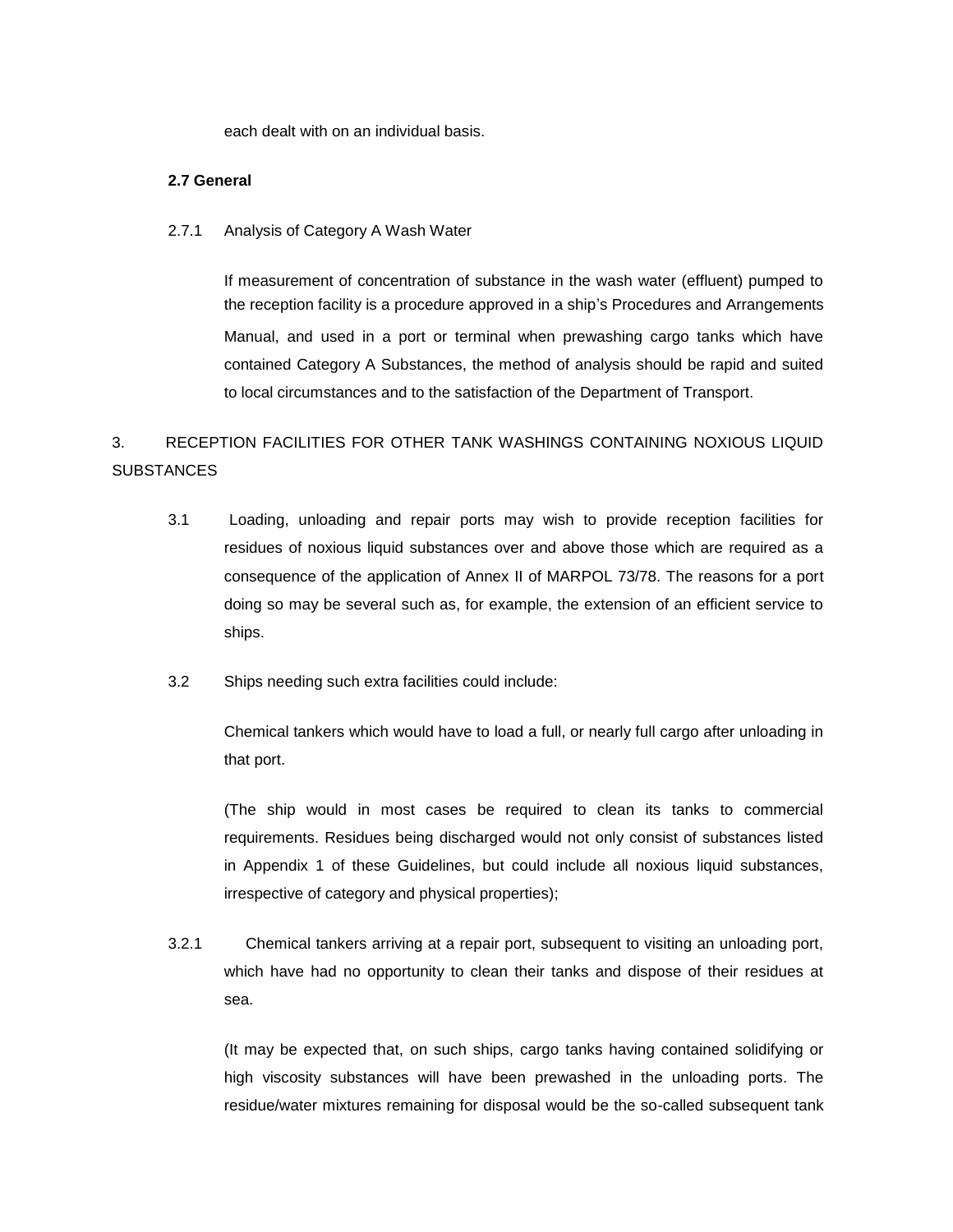washings from all cargo tanks, which may include noxious liquid substances of Category A, B, C and D);

3.2.3 Chemical tankers arriving at a port after a coastal passage preventing them from discharging their residue/ water mixtures at sea.

(Similar residues as set out for the repair ports above);

- 3.2.4 Chemical tankers which, due to equipment malfunction, structural damage or other difficulties are unable to unload and efficiently strip cargo in accordance with Annex II of MARPOL 73/78 and the Standards or, due to incidents which create waste such as cargo or ballast contamination.
- 3.3 Owing to the different parameters involved, it is not possible to give general guidance on the quantities or substances involved. However, most ports which contemplate the provisions of reception facilities to cater for such ships will probably be able to draw upon their own expertise.
- 3.4 It must be noted that although no guidance is given on the quantities of residue/water mixtures involved, it may be anticipated that these would be in excess of those referred to under section 2 above. Not only the prewash water would have to come ashore, but also all subsequent washings necessary for commercial (back loading) and safety (repair ports) considerations. A backloading port may only except residues of substances normally handled within the port. This is not the case, however, for repair port residues of substances normally handled within the port. This is not the case, however, for a repair port where a solution may be the temporary storage of all residue/water mixture ashore. After effecting the necessary repairs the ship could reload these mixtures for disposal under the general provisions at sea.

#### **C. Types of Reception Facilities**

- 1.1 Reception facilities may consist of:
- 1.1.1 Fixed installations comprising storage tanks with connecting lines to jetties with means for onward disposal from the tanks; or
- 1.1.2 Mobile facilities, ie tankers whether road, rail, ship or barge,, together with suitable discharge lines provided at the jetty or berth as necessary to enable the ship to